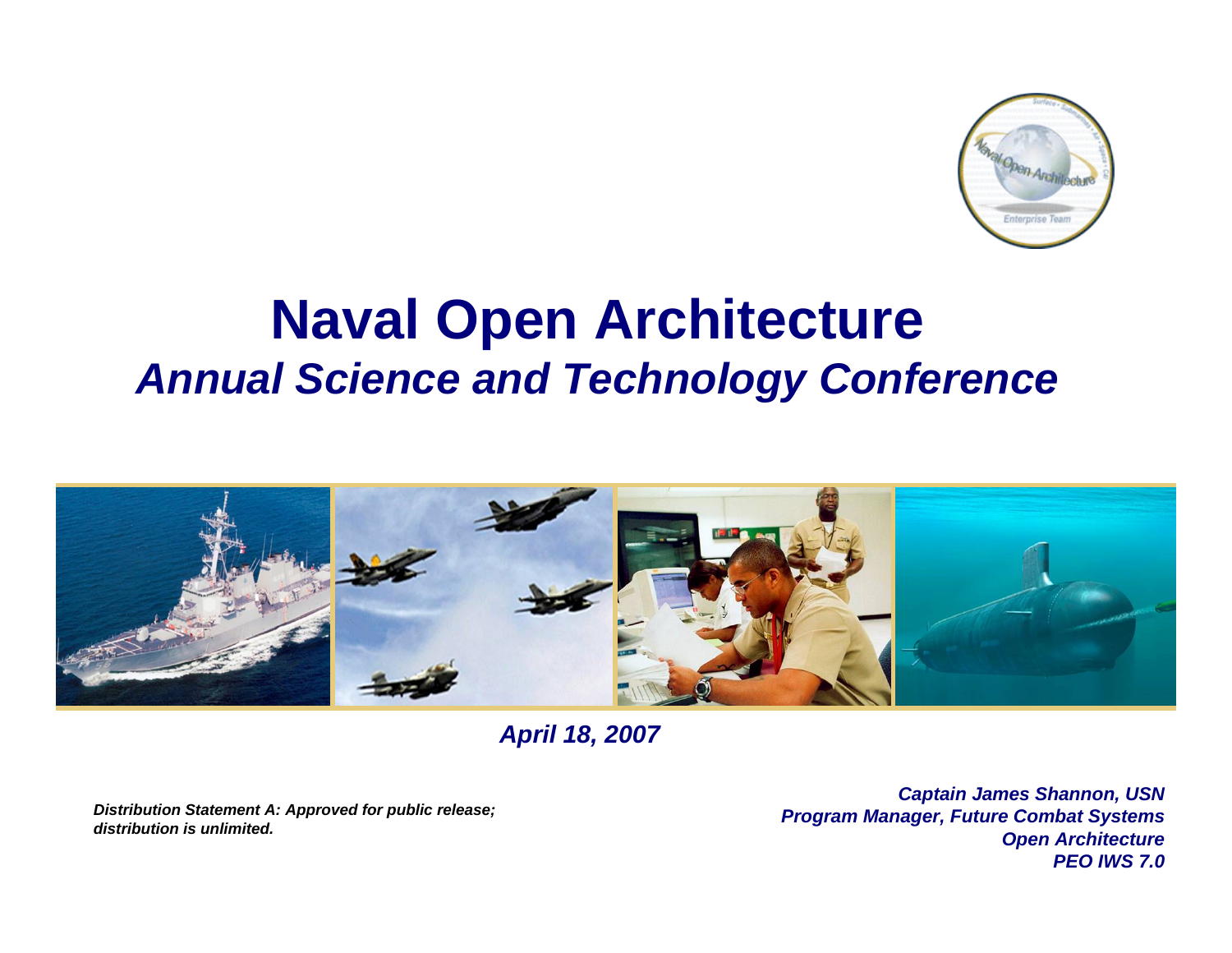

## **Captain Jim Shannon**

Program Manager, Future Combat Systems

*The Navy currently is transitioning to a state of "continuous readiness." Instead of cyclical preparations before deployments, the Global War on Terrorism requires constant operational capability. "Whether it's a warfight or a natural disaster—and they seem to be coming more frequently—we must be much more ready for responding to this very uncertain world than the regimented fashion in the past."*

*~ Remarks by Adm. Mullen, December 2006*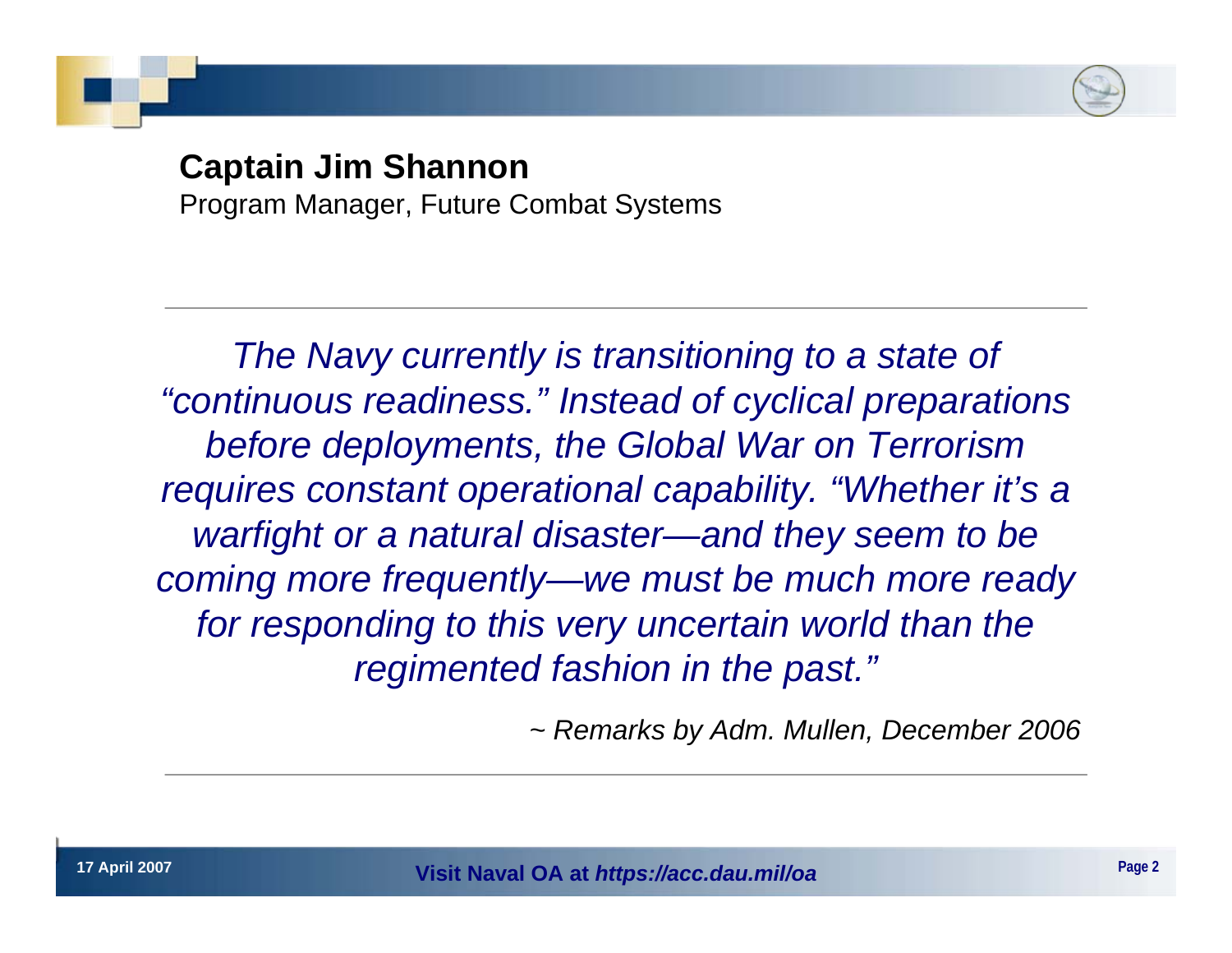

## **Global trends will continue to impact how we build systems today and in the future**

## **DEFENSE DEFENSE LANDSCAPE LANDSCAPE**

 **Net-centric warfare** requires greater information superiority

 A **1,000-ship Navy** requires a global maritime network of sharing

■ The **Global War on Terror** and new emerging threats will shift priorities in the Defense budget

## **TECHNOLOGY TECHNOLOGY LANDSCAPE LANDSCAPE**

 **Open standards and systems** will surpass closed proprietary systems

 **Service Oriented Architectures** will create new business models that increase competitive pressures on companies

 Exponential rates of advancement in **digital technologies** is facilitating "faster, better, cheaper" production of the global digital infrastructure

## **BUSINESS BUSINESS LANDSCAPE LANDSCAPE**

 **Intensified competition**, customer expectations, and unexpected market shifts are forcing industry changes

× Traditional approaches to **R&D** will not be sufficient when it comes to fostering and sustaining innovation

Т, Global connectivity is making new skills and partners accessible to employ which is creating new forms of collaboration and **business models**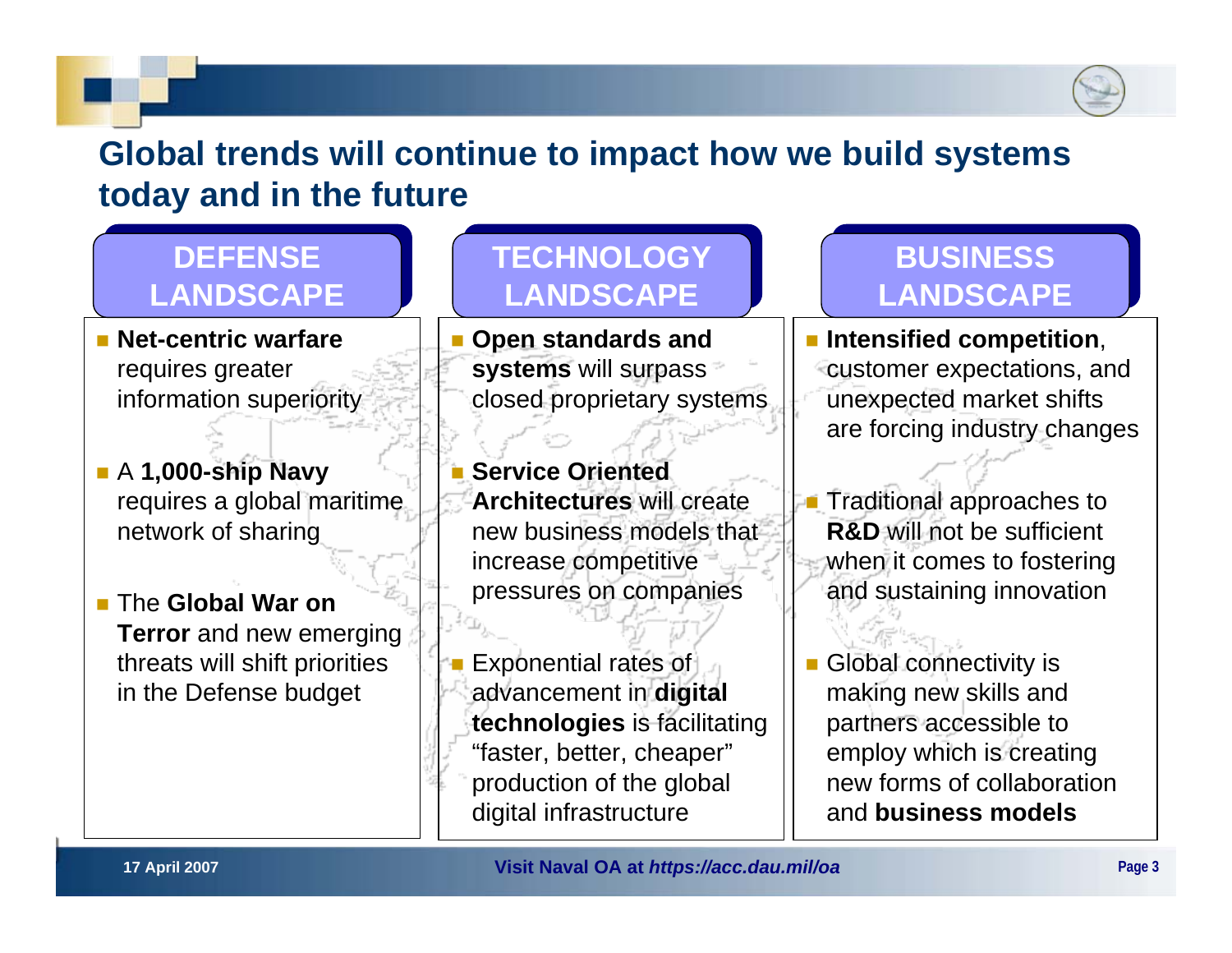## **As new operational requirements emerge, we are shifting our acquisition model…**

**PAST – MILSPEC MODEL**

## **Business Model Attributes:**

Platform FocusedOwner controls evolutionCost emphasis Develop software Make custom hardware

## **System Model Attributes:**

Requirements driven Specification focus Rigid requirements Unique / monolithic architecturesStable design Ignore evolution **Obsolescence** Waterfall-style development



### **Platform-focused model**

**17 April 2007 Page 4 Visit Naval OA at** *https://acc.dau.mil/oa*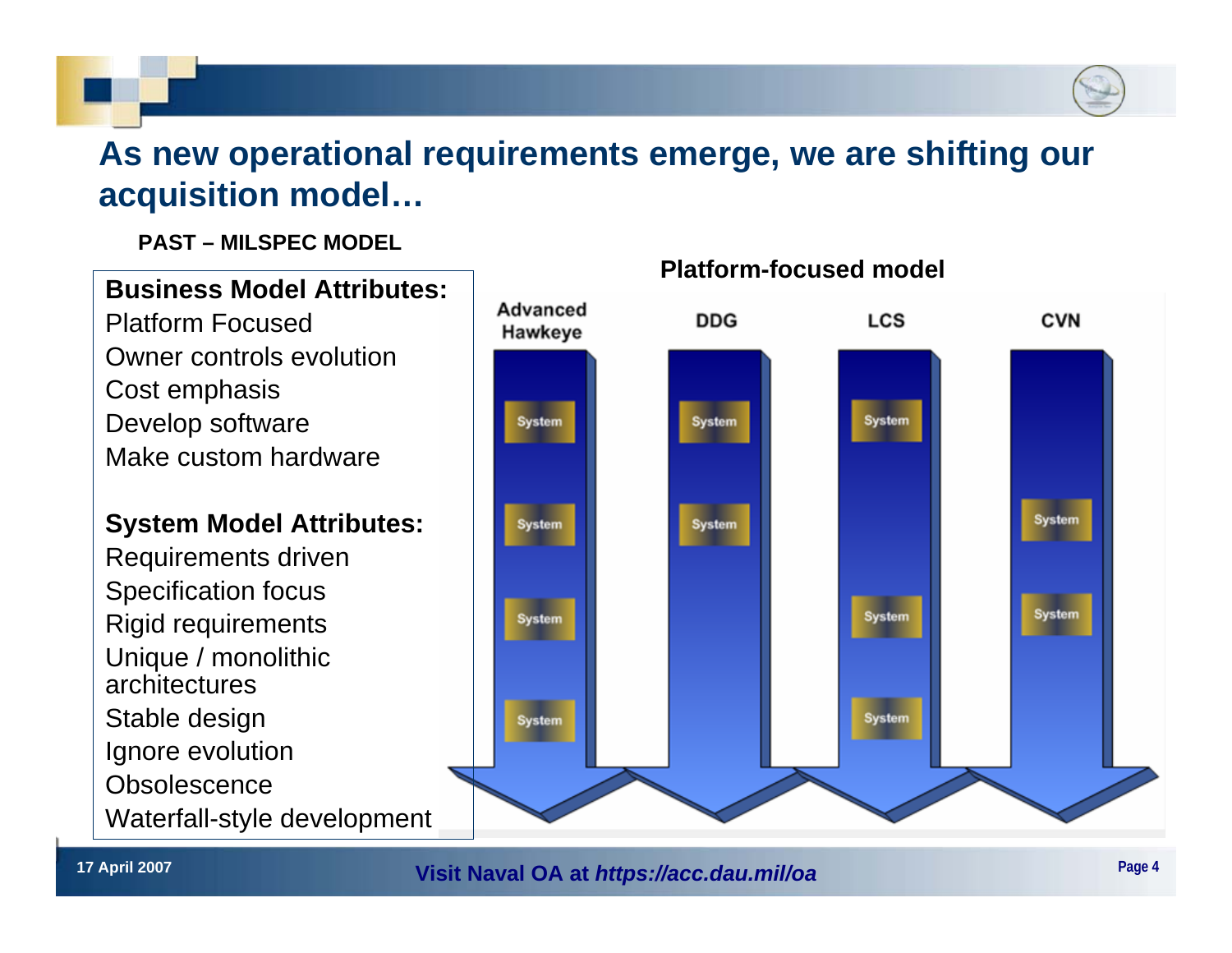## **…to a model that better aligns to capabilities across multiple platforms, families of systems, and system of systems**

**PRESENT – OA MODELBusiness Model Attributes:**Capability / Systems Focused Market controls evolutionTotal Ownership Cost emphasis License or Reuse softwareLeverage COTS or Reuse

**System Model Attributes:**

Market drivenBusiness plan focus Flexible requirements Modular open architectures Constant changes Design for tech refresh Early-managed obsolescence Spiral development

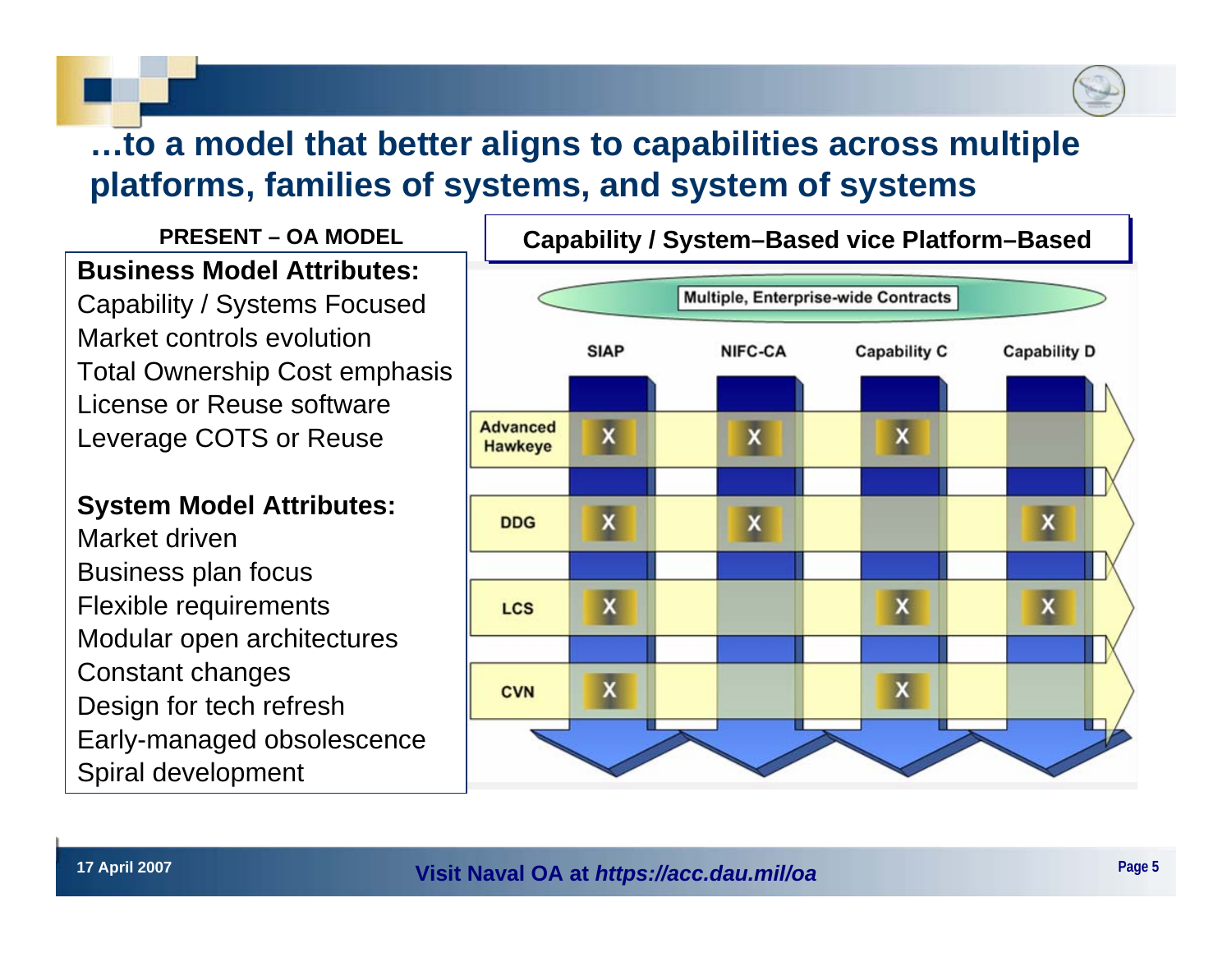## **Our goal is to build and sustain a fleet capable of meeting new and emerging threats while leveraging technology advances**

| <b>TYPE / CLASS</b>                  | <b>REQUIRED</b> |
|--------------------------------------|-----------------|
| <b>Aircraft Carriers</b>             | 11              |
| <b>Surface Combatants</b>            | 88              |
| <b>Littoral Combat Ships</b>         | 55              |
| <b>Attack Submarines</b>             | 48              |
| <b>Cruise Missile Submarines</b>     | 4               |
| <b>Ballistic Missile Submarines</b>  | 14              |
| <b>Expeditionary Warfare Ships</b>   | 31              |
| <b>Combat Logistics Force</b>        | 30              |
| <b>Maritime Prepositioning Force</b> | 12 <sup>2</sup> |
| <b>Support Vessels</b>               | 20              |
| <b>TOTAL NAVAL FORCE</b>             | 313             |



**17 April 2007 Page 6 Visit Naval OA at** *https://acc.dau.mil/oa*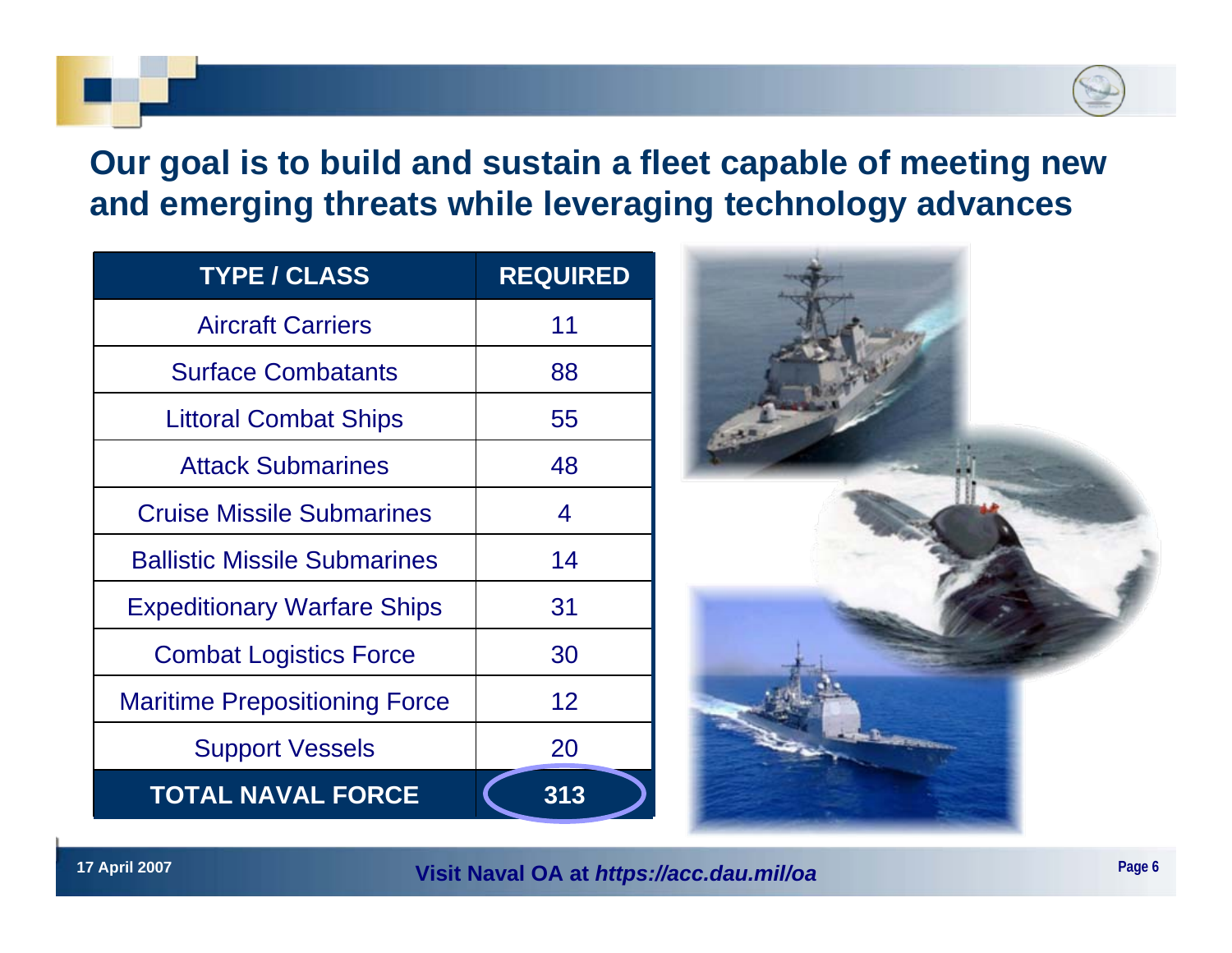## **This requires modernizing existing ships to get full service lives…**

 $\overline{\mathbb{R}}$  It is critical to get full service life from existing ships □ CG and DDG Modernization □ LSD 41/49 Mid-Life Program

□ LHA Mid Life

 Avoiding early-retirement requires commitment to keeping these ships relevant

*Getting full service lives from existing ships is a critical component of the 313 Ship Plan*



**17 April 2007 Page 7 Visit Naval OA at** *https://acc.dau.mil/oa*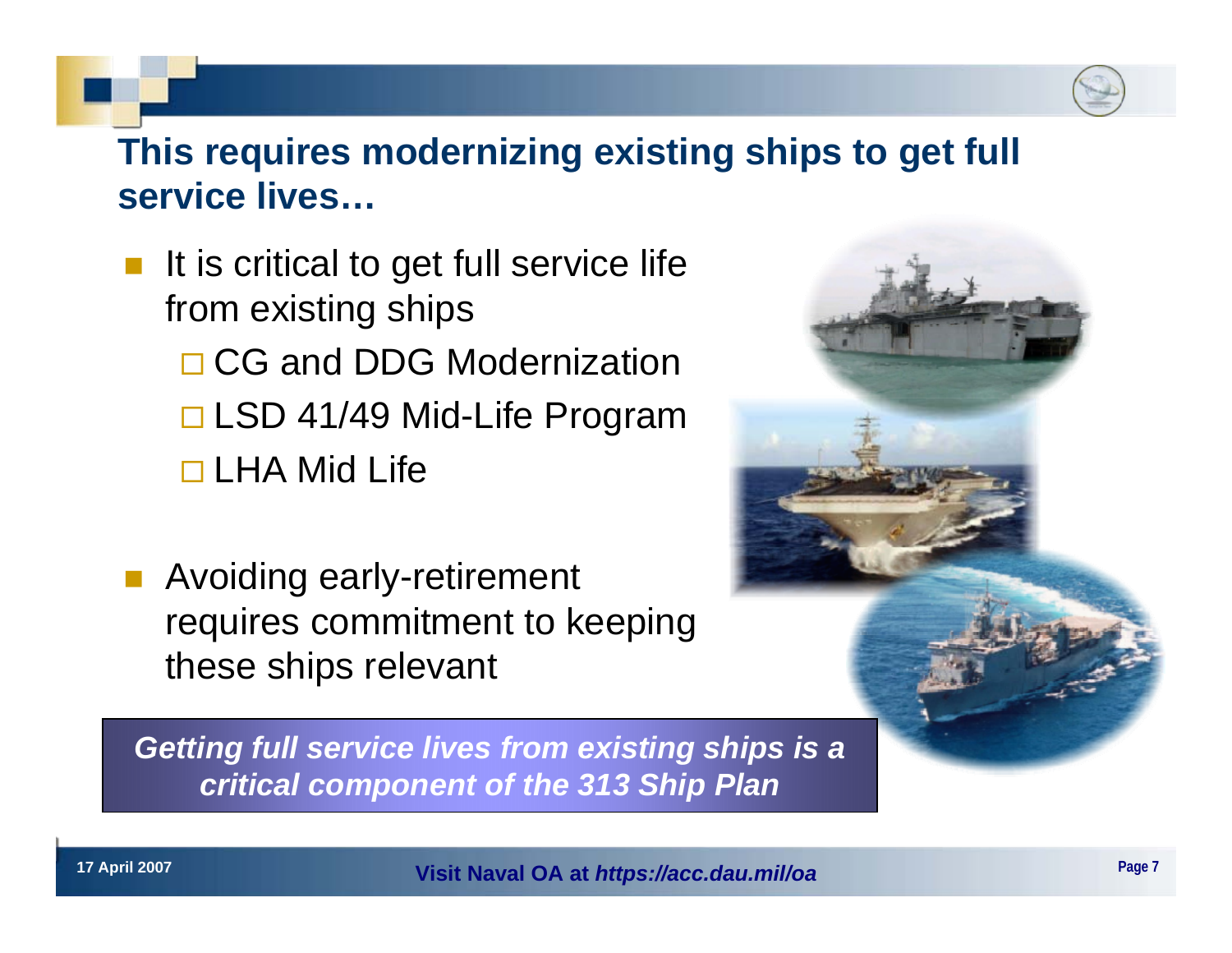# **…and enabling the rapid insertion of capabilities from multiple systems and system components at reduced costs**

#### **Our process must:**

- Identify affordable solutions
- Be open and collaborative
- $\mathbb{R}^2$  Enable rapid insertions of new technologies
- Include peer reviews to select best of breed solutions when necessary
- Support component reuse across multiple platforms
- Adhere to DOD regulations

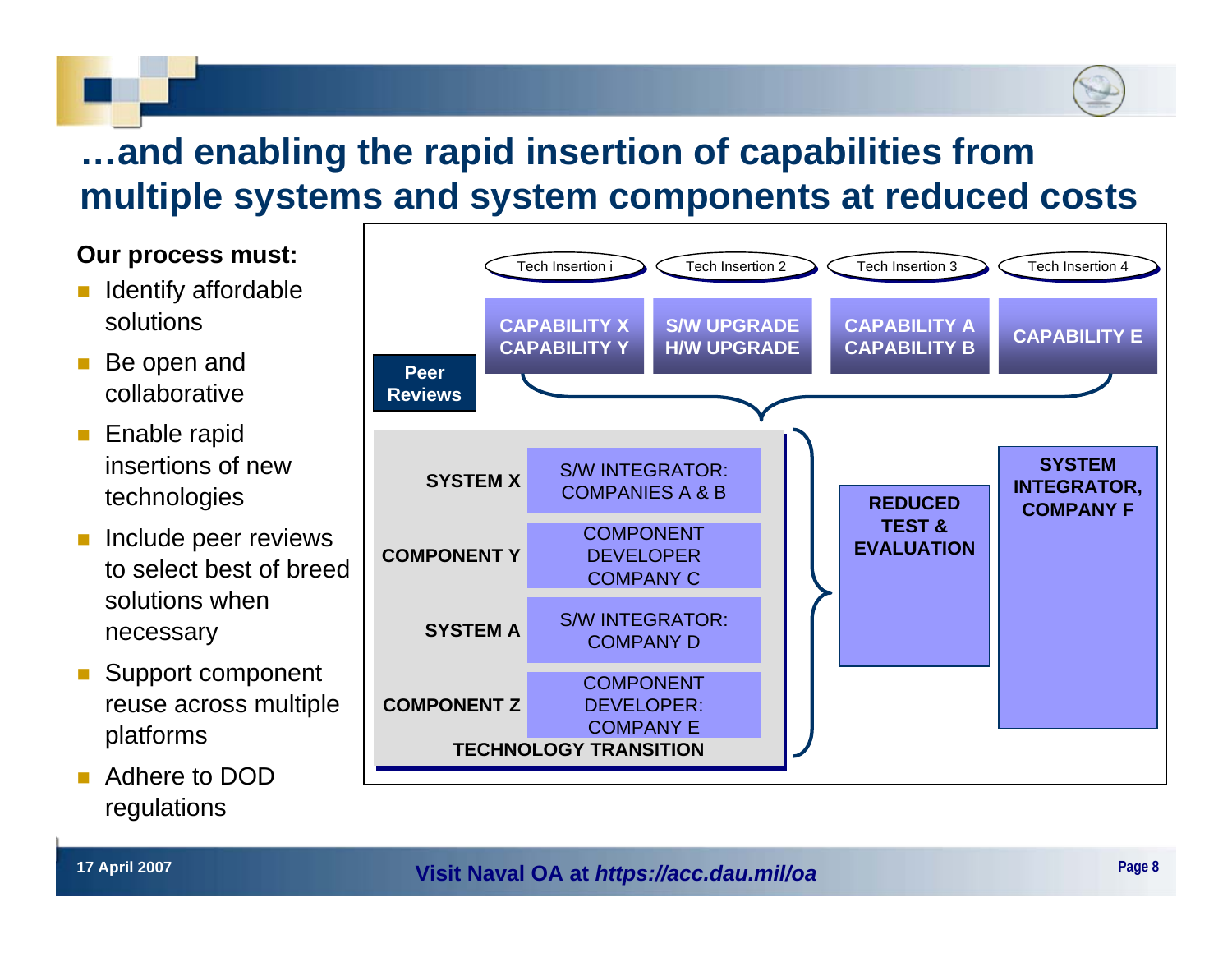## **Modular component architectures will be essential to this new model and will impact how we acquire weapon systems**



#### **Time**

Defining a standard common component architecture is critical for surface ship combat systems in order to identify the major components of surface ship warfighting systems, decompose them, and provide a stable framework into which S&T activities can transition

## **Preliminary Surface Combat Component Architecture**

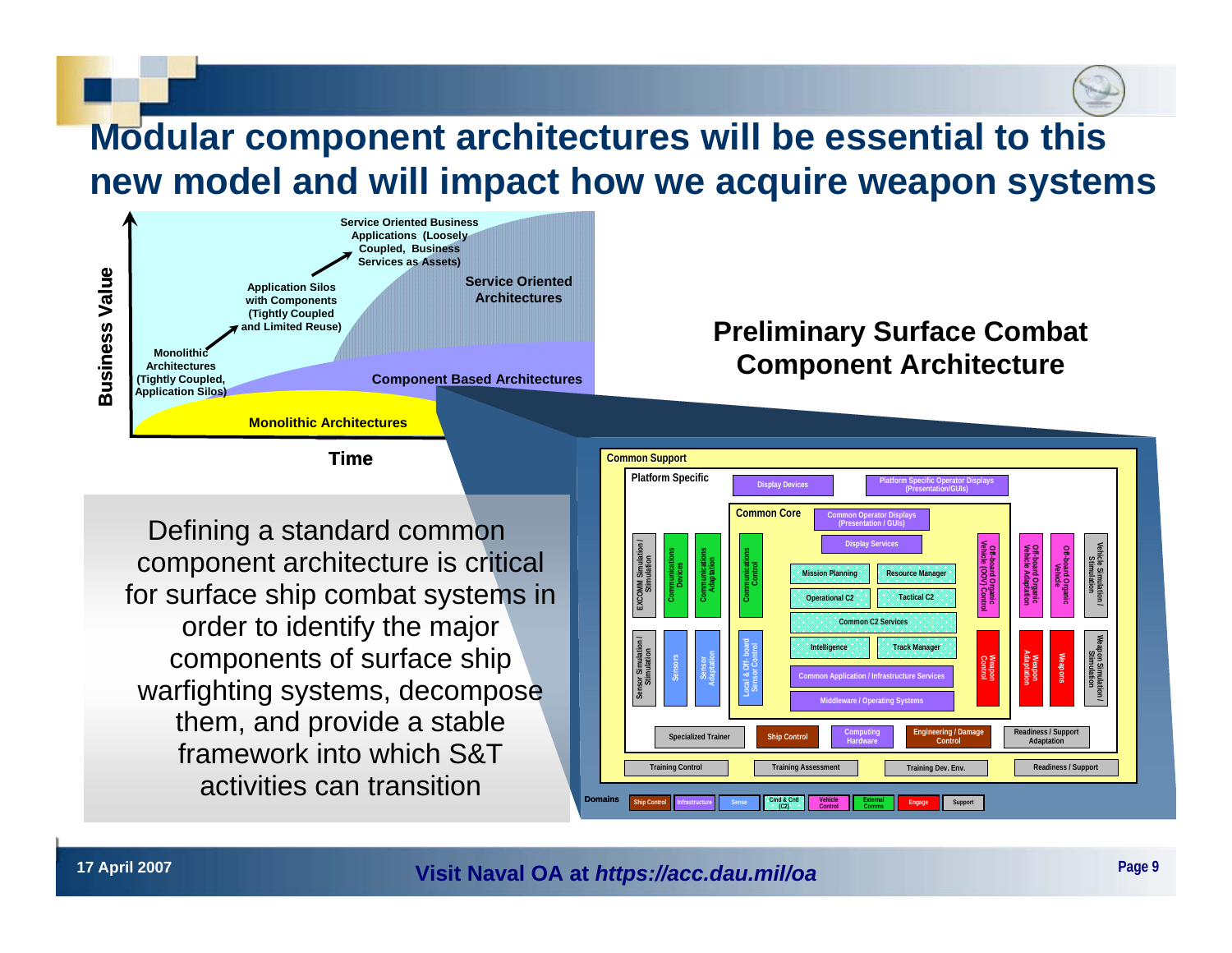## **The key to this new model is changing contracts…**



*"Our contracts need to be written where we have the ability to have the integrator that is designing the architecture in an open way so we can do competition for various pieces. So [that it is] easier to update with new functionality later on." - ASN (RDA), Defense Daily , 10 October 2006*

#### **We must negotiate to:**

- Employ modular architectures
- Allow for components to be decoupled and reused
- F Secure appropriate data rights
- Allow for sharing of design artifacts
- Increase the use of peer reviews
- Г Facilitate tech insertions

*"The goal now is to write open architecture requirements into contracts and provide companies incentives to meet the goals."*

*- ASN (RDA), Defense News , 01 November 2006*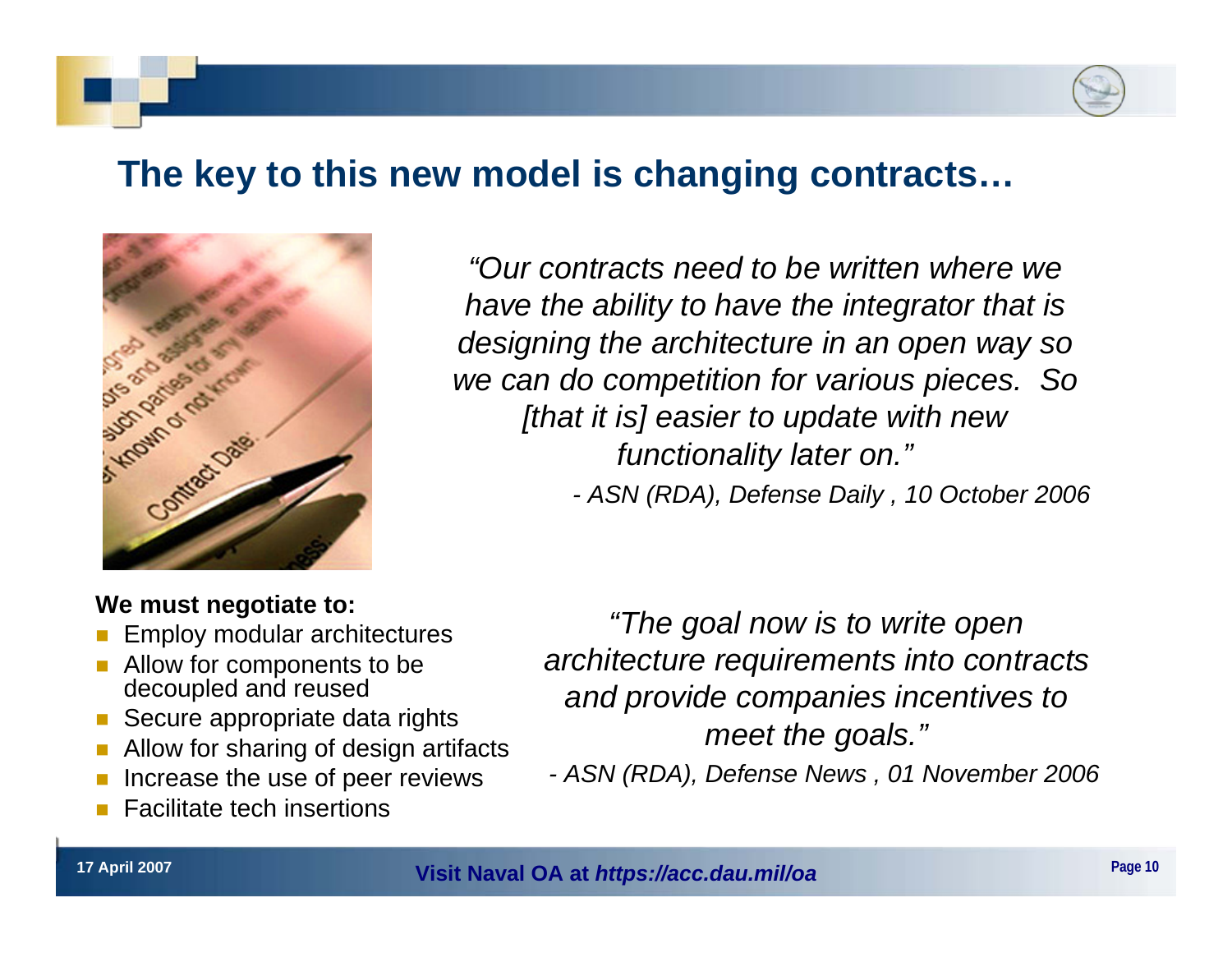## **…obtaining and enforcing Intellectual Property Rights…**

## *ISSUES WITH INTELLECTUAL PROPERTY RIGHTS*

- $\mathcal{C}^{\mathcal{A}}$  Programs do not anticipate long-term or enterprise-wide implications when developing their acquisition strategies that address Intellectual Property Rights (IPR)
- F Funding is not aligned to build and maintain "families of components" and acquire the appropriate IPR, hindering reuse
- The full impact of IPR often does not manifest itself until programs attempts to upgrade systems, at which point the they learn how IPR restricts upgrade options
- The lack of a clearly defined IPR strategy before contract award complicates system certification. Procurement documents must clearly specify how the Navy will get access to source code and related information and that these materials must reside with the government for an unlimited amount of time to allow for system certification and other purposes.

**We strive for Government Purpose Rights (GPR) in contracts to facilitate movement towards common solutions and reuse among systems …**



**… However, we will accept more restrictive rights when the business case warrants and allow proprietary solutions to ride on the Navy-owned architecture.**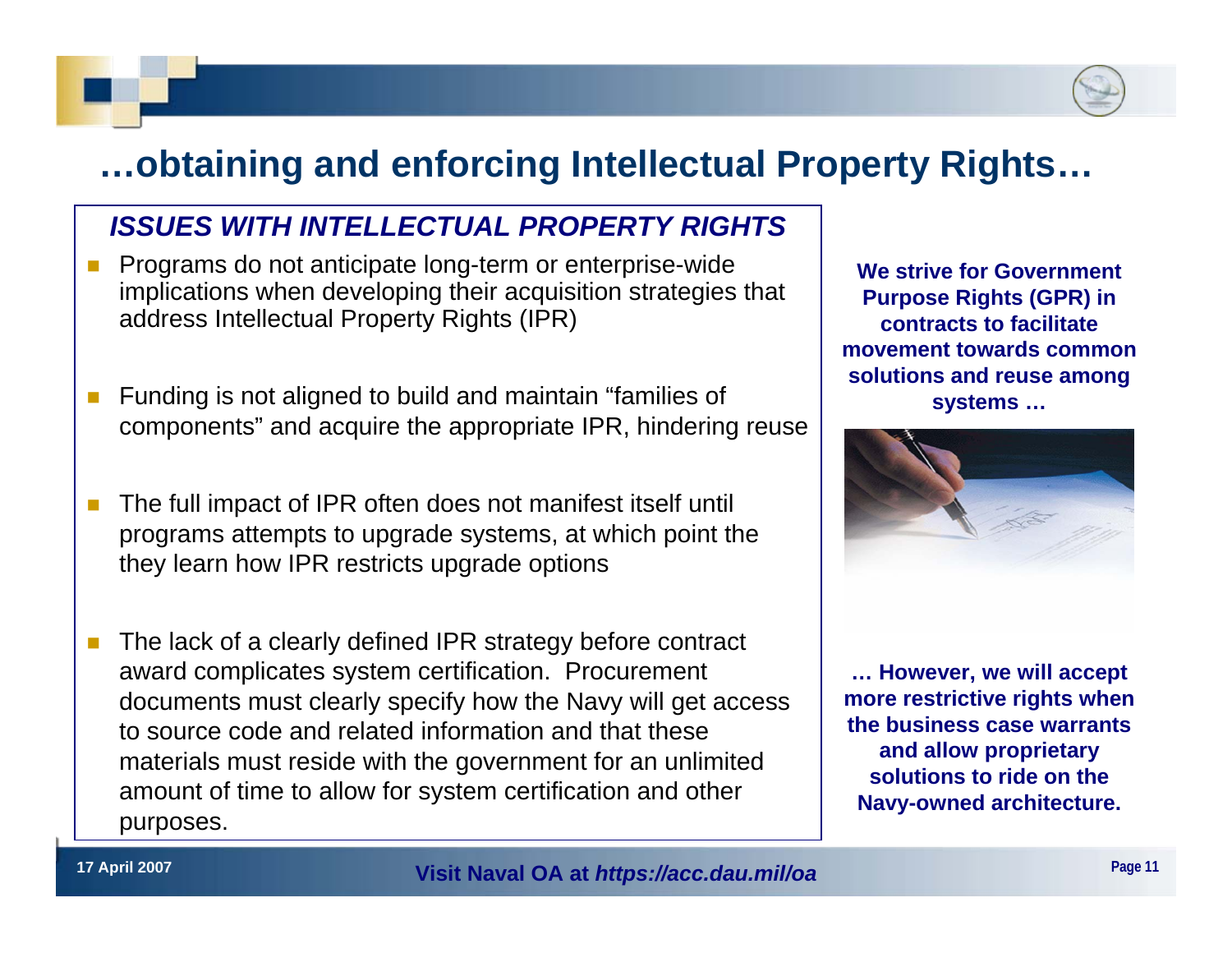## **…and reducing Testing & Evaluation costs and schedule beta testing is one method under review**



- Beta Testing, or elements thereof, can provide benefits
	- П Information Advantage: greater range of data; useful data earlier in development
	- $\Box$ Time Advantage: Shortened schedule or more efficient use of available time
	- $\Box$ Cost Advantage: Contribute to reduced testing costs
- Beta-like activities have been used primarily to contribute to broader testing programs that usually include formal TECHEVAL and OPEVAL
- Beta-like activities tend to be most appropriate for :
	- $\Box$ Smaller programs: i.e. ACAT III, ACAT IV, and non-ACAT programs
	- $\Box$ Information-technology items
	- $\Box$ Items that are largely COTS or GOTS
	- $\Box$ Upgrades, spiral developments, or incremental developments
- Beta Testing is not appropriate for full range of Navy Testing
	- $\Box$ It is not suitable for wartime systems, safety systems, emergency equipment
	- $\Box$  It cannot substitute formal DT/OT data in satisfying formal testing needs but can supplement that data and reduce requirements for collection of formal testing data

*Source: Center for Naval Analyses, "Minimally Supervised User Testing: The Potential for Exploiting Beta Test Practices Within Integrated Testing"*

#### **17 April 2007 Page 12 Visit Naval OA at** *https://acc.dau.mil/oa*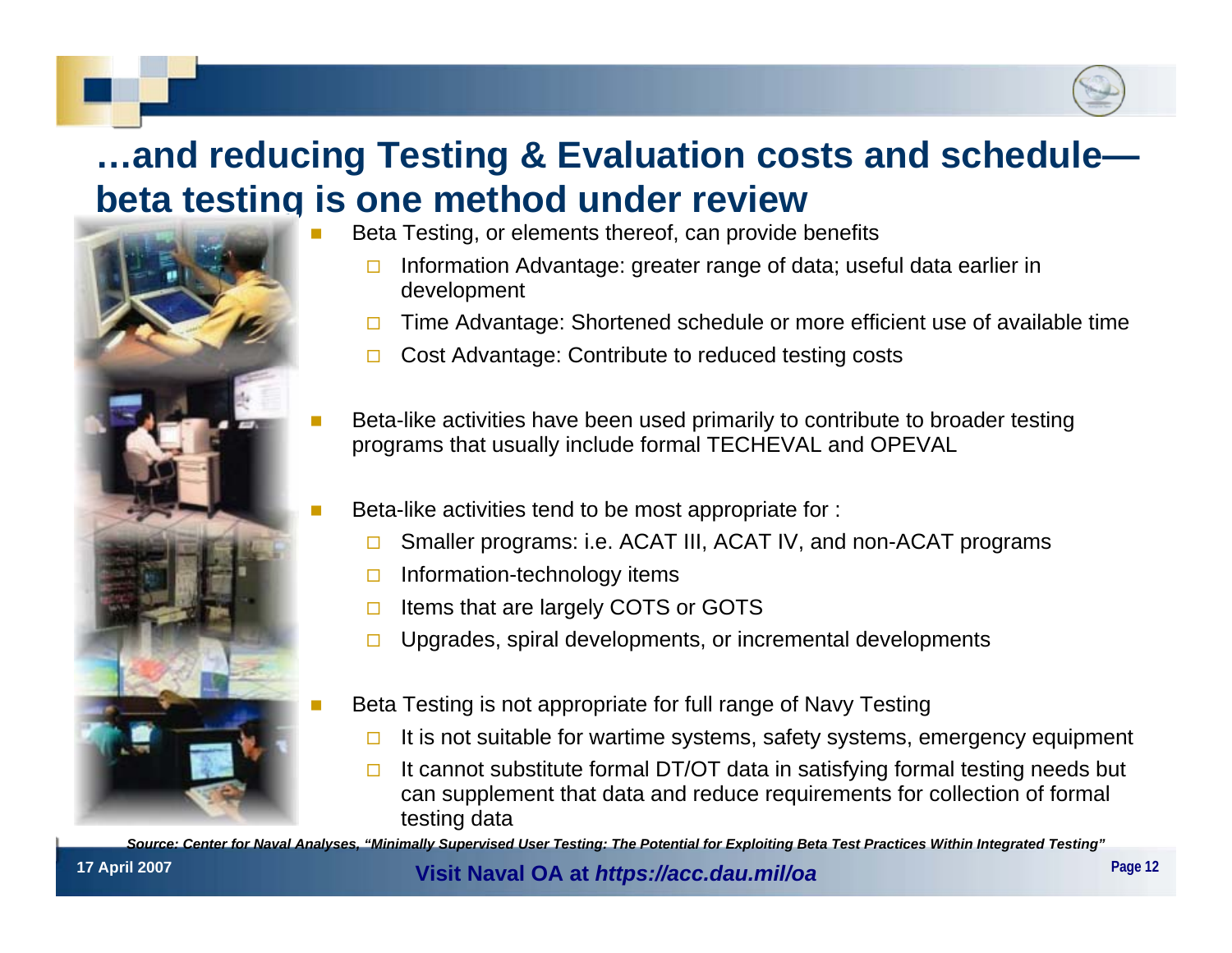## **In July 2006, PEO IWS released the Naval OA Contract Guidebook for Program Managers to support this model**



The Guidebook is primarily for development contracts for component based architectures and includes:

- F Recommended language for Sections C, L, and M
	- Recommended award fee criteria for "Performance and Schedule" and "Work Relations"
	- Appendices:

F

F

- $\Box$  Recommended Naval OA Contract Data Requirement List (CDRL) and deliverable items
- $\blacksquare$  Recommendations for assessing a program's intellectual property rights needs
- $\Box$  Recommendations for using Small Business Innovation Research contracts to support Naval OA goals
- $\Box$  Naval OA "Quick Checklists" to help drafters and reviewers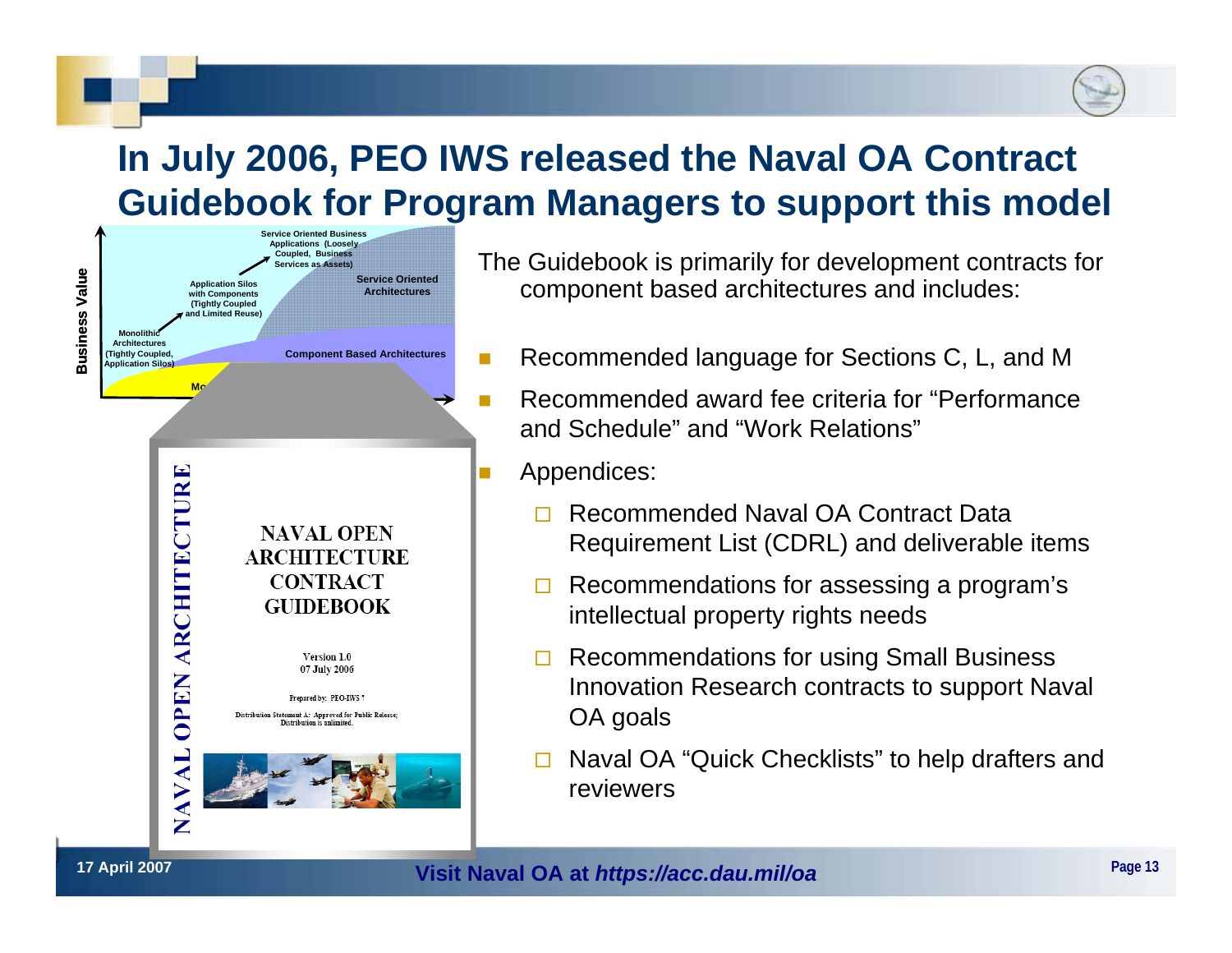## **There are challenges we must address as we transition to our new model to keep pace with global trends**

- F Securing the appropriate **intellectual property rights** for system design artifacts and components to support design disclosure and reuse
- Г Negotiating affordable **licensing agreements for COTS software products** across several programs to reduce lifecycle costs
	- $\Box$ Determining what the licensing fees will be
	- $\Box$ Determining how many seats / platforms will require the software
	- $\Box$  Determining organizational responsibilities for negotiating enterprise-wide licenses
- **Balancing performance and schedule** vice changes in **the same of the set of the set of the set of the set of the set of the set of the set of the set of the set of the set of the set of the set of the set of the set of th** technology and system development



F **Overcoming** organizational and industry **resistance** to new models



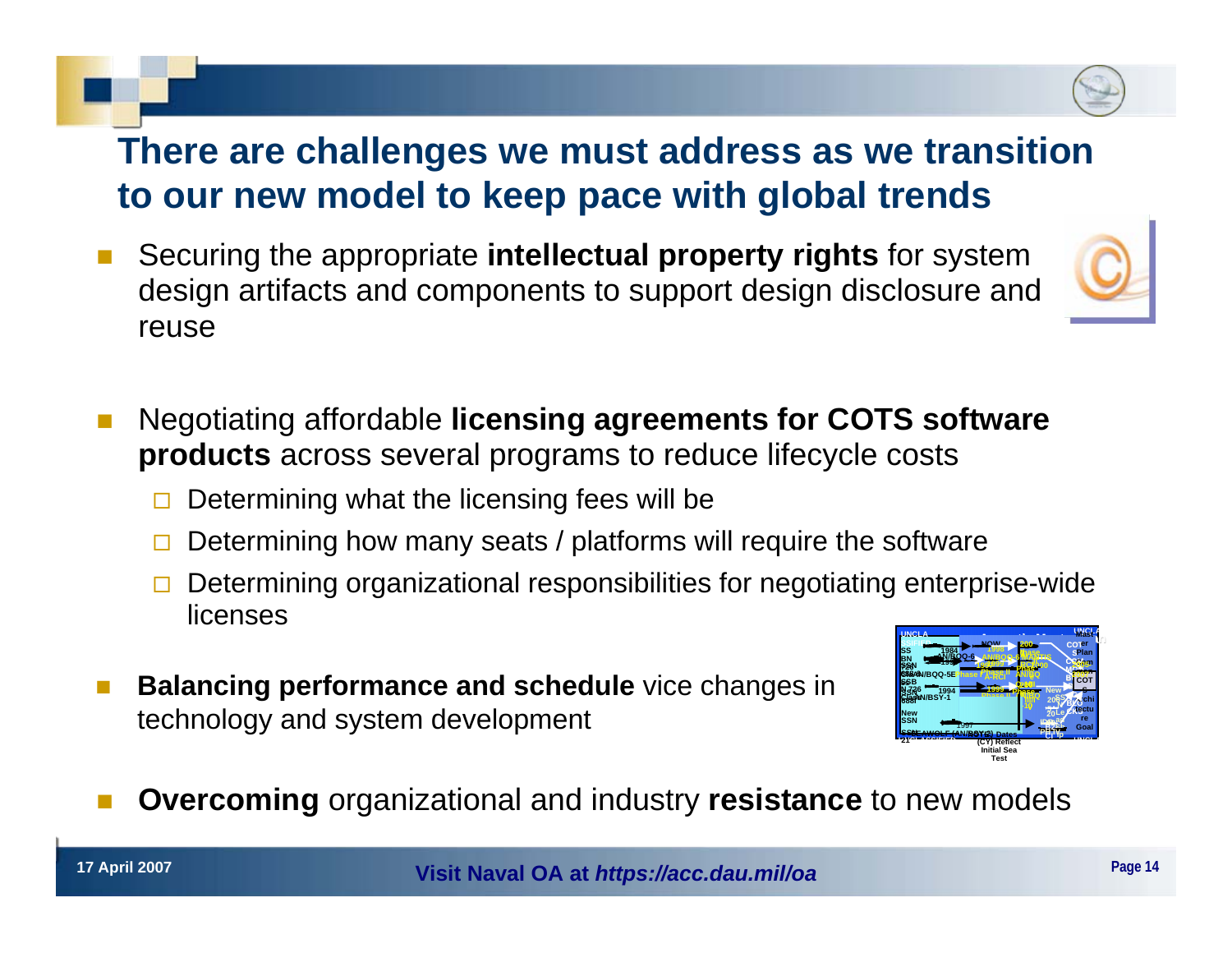# **Beyond OA, there are new approaches to building systems that we must begin to better understand - SOA**



**17 April 2007 Page 15 Visit Naval OA at** *https://acc.dau.mil/oa*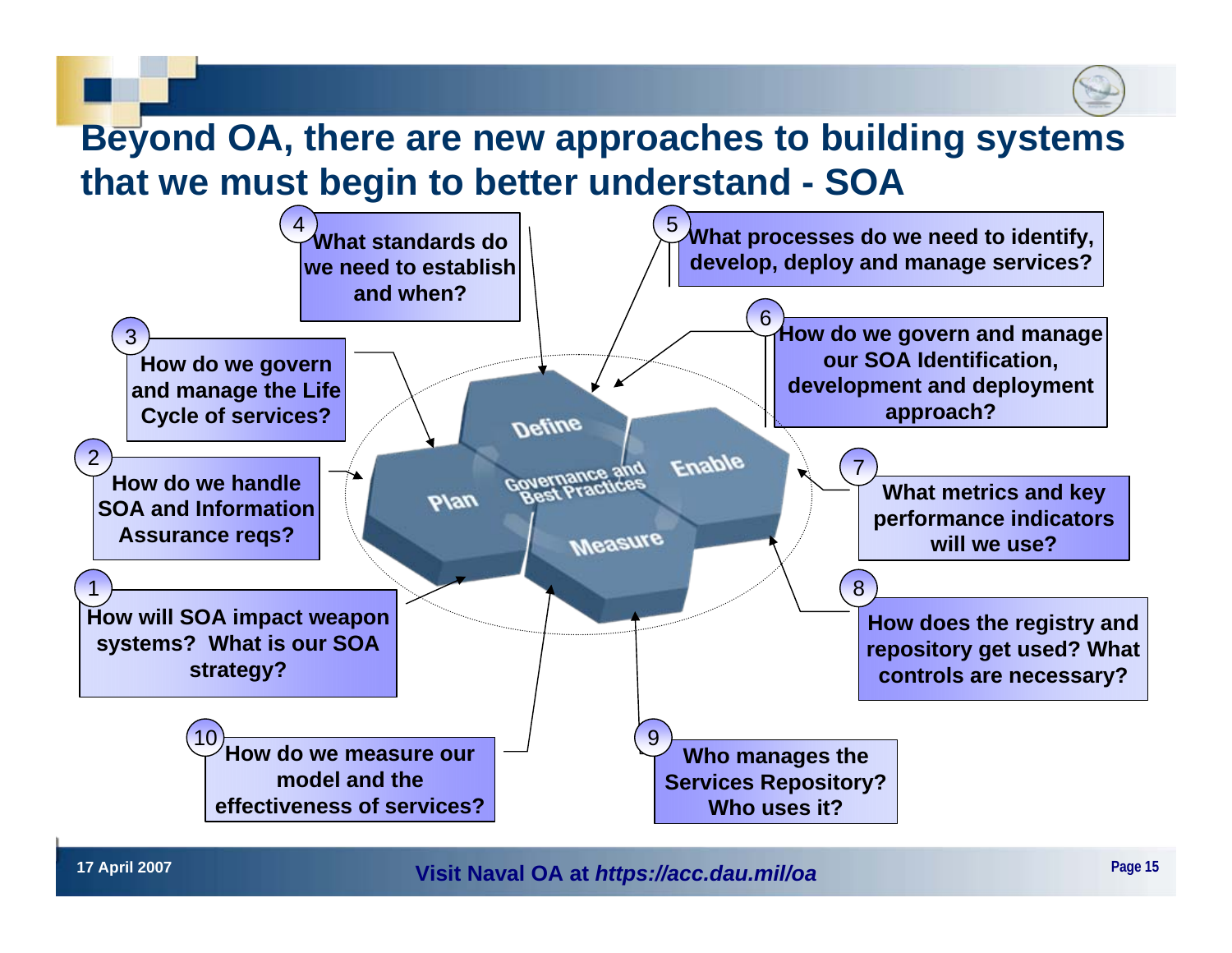## **We do not know what the future holds but we do know that insight which will prevail over many years is a challenge**



**Although many leaders have been successful, some of their predictions have been proven wrong!** 

**"I think there is a world market for maybe five computers." Thomas Watson, chairman of IBM, 1943**

**Even if a submarine should work by a miracle, it will never be used. No country in this world would ever use such a vicious and petty form of warfare!" - William Henderson, British admiral(1914)** 

**"Computers in the future may weigh no more than 1.5 tons. " Popular Mechanics, 1949**

**Another popular fallacy is to suppose that flying machines could be used to drop dynamite on an enemy in time of war. - William H. Pickering, 'Aeronautics,' 1908**

**"640K ought to be enough for anybody. " Bill Gates, 1981**

**17 April 2007 Page 16 Visit Naval OA at** *https://acc.dau.mil/oa*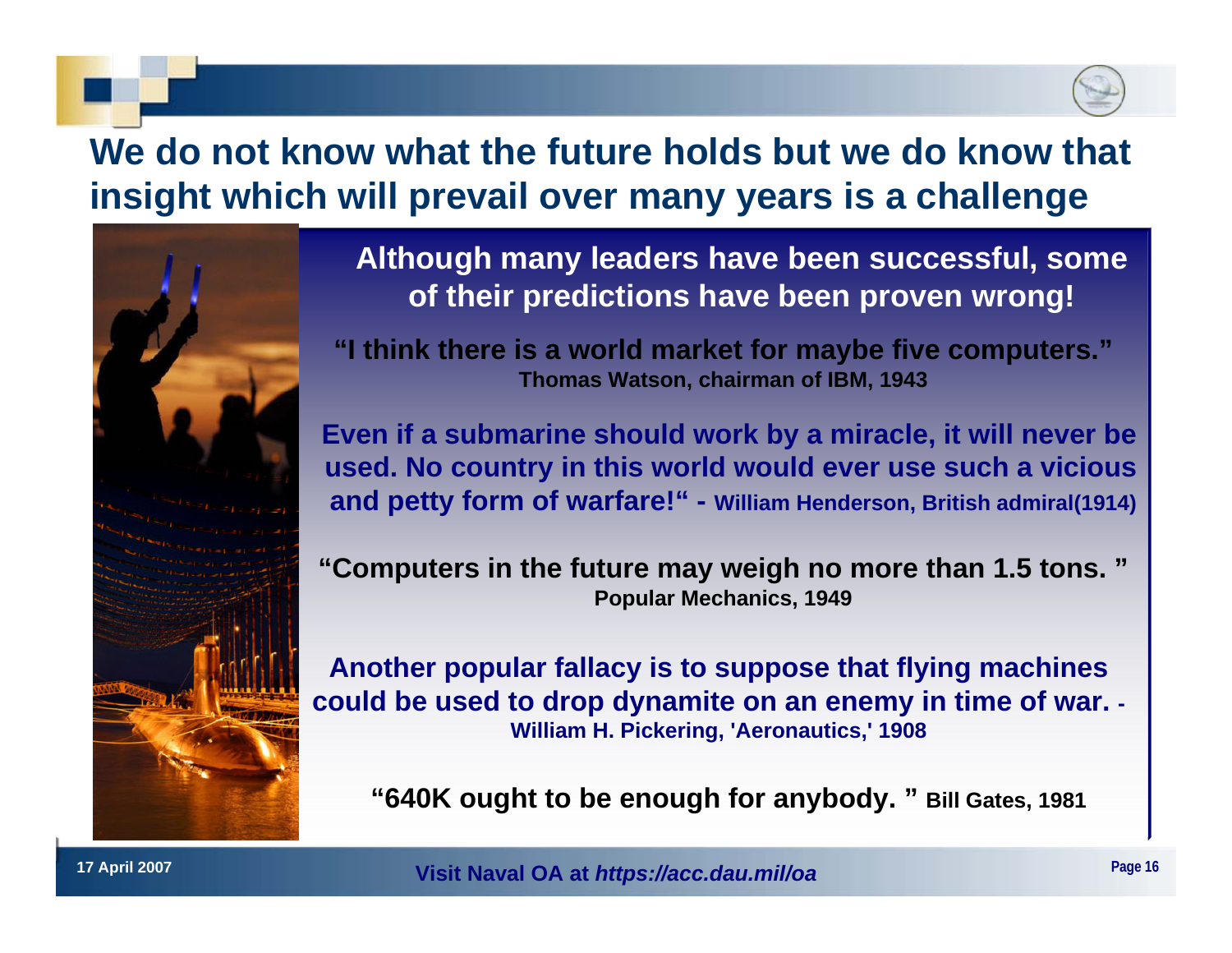## **If we are to keep pace with new fleet requirements and global trends we must be able to quickly adapt our acquisition models**

- In summary, we must:
	- $\Box$  Align our model to support capabilities across multiple platforms, families of systems, and system of systems
	- □ Change our contracts to enable the capability to quickly upgrade systems and leverage technology advances at reduced costs
	- □ Obtain and enforce intellectual property rights
	- $\Box$ Change our culture and align our industry partners
	- **□ Explore avenues to reduce T&E cost and schedule**
	- $\Box$  Gain a better understanding of future system development approaches that will impact how we build and sustain systems today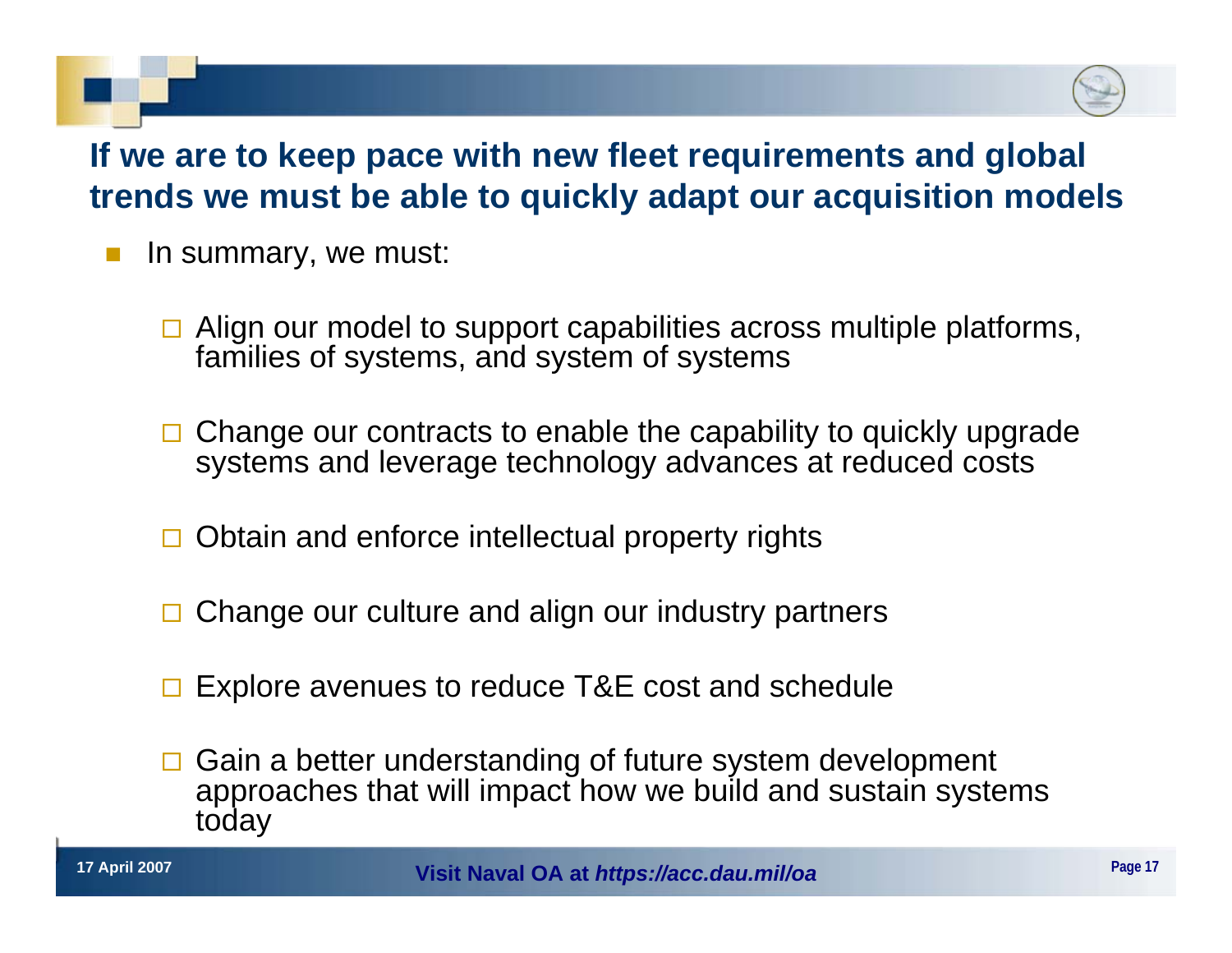



**17 April 2007 Page 18 Visit Naval OA at** *https://acc.dau.mil/oa*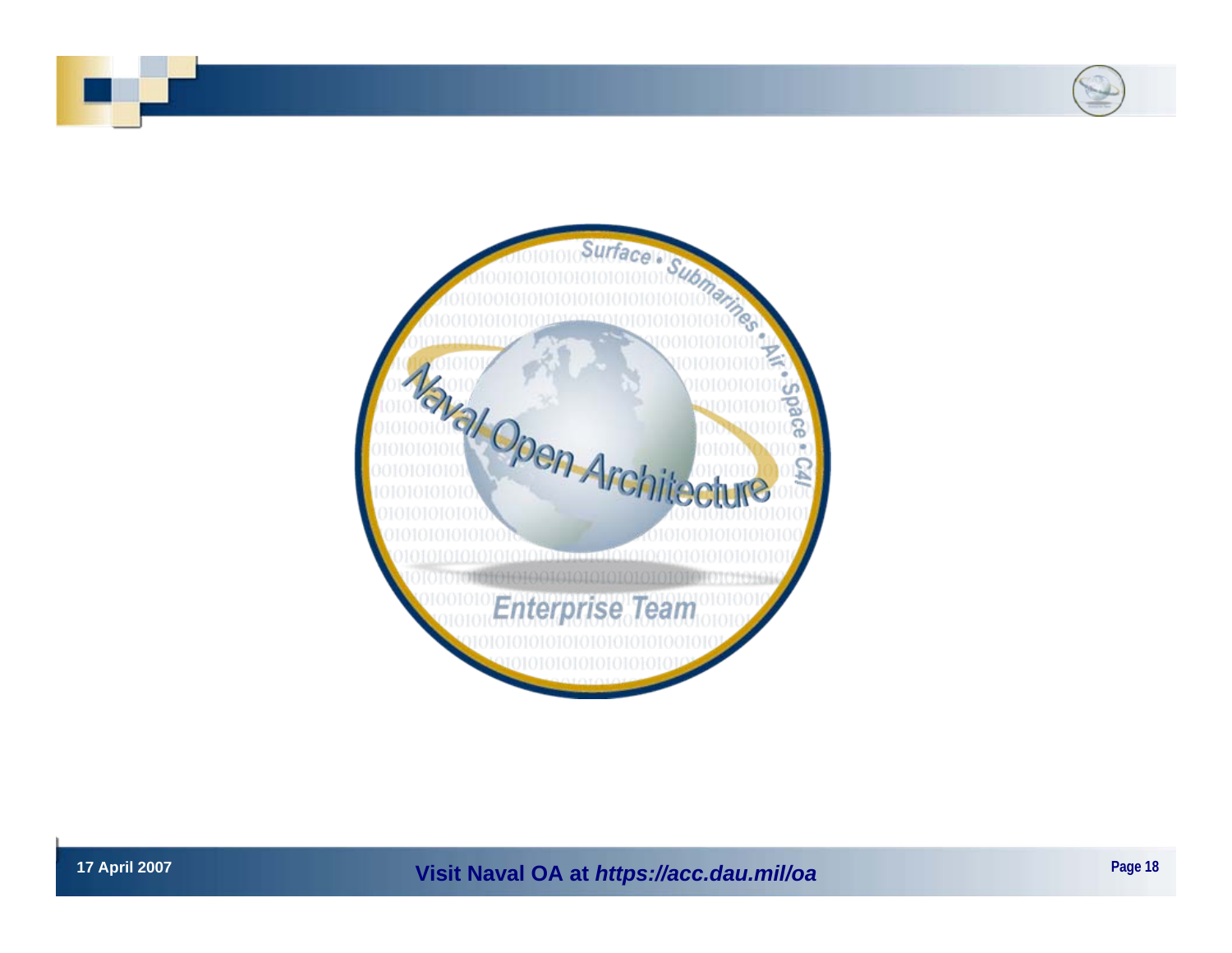## **The guidebook includes recommended language to help the Navy advance towards open modular systems**

### **Key Requirements for Contractors**

- Define and follow an open systems approach
- **Develop an open layered, modular** architecture
- Describe rationale for modular choices
- **Ensure system requirements are** accounted for
- Document and model the component
- **Minimize inter-component** dependencies
- Support rapid, affordable technology insertions
- **Use Commercial-Off-the-Shelf (COTS)** products
- **Employ open, published standards**
- **Define interfaces between modules,** components, and subcomponents
- **Limit use of proprietary or vendor-unique** elements
- **Negotiating appropriate intellectual property** rights and patent rights
- **Reusing pre-existing or common components**
- Supporting third-party development to foster collaboration and competition
- **Promote the identification of multiple sources** of supply and promote flexible business strategies